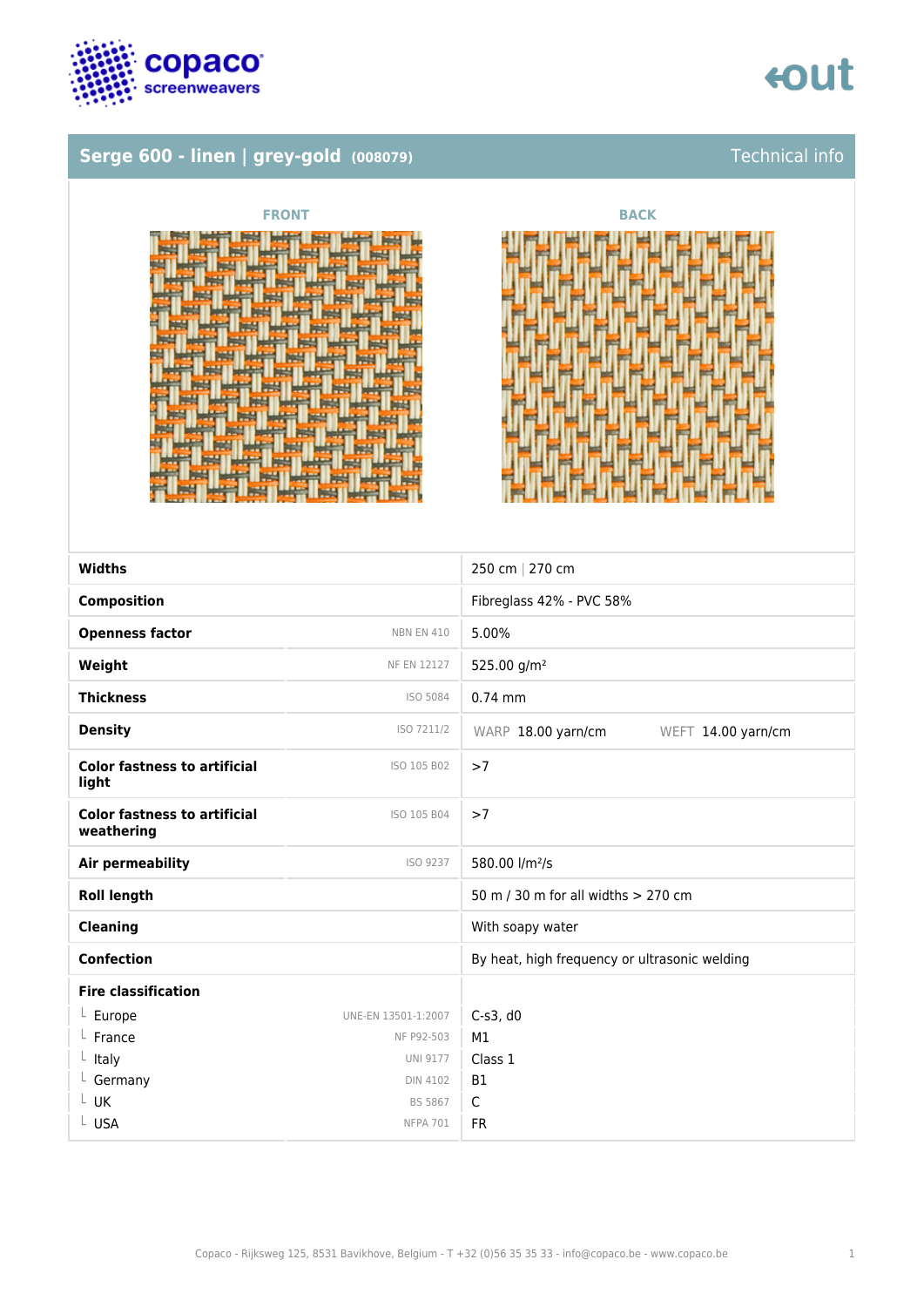

# tout

## **Serge 600 - linen | grey-gold** (008079)

| <b>Technical info</b> |  |  |
|-----------------------|--|--|
|                       |  |  |
|                       |  |  |
|                       |  |  |

| <b>Tear strength</b><br>ISO 4674-1 methode 2           |                     |                     |  |
|--------------------------------------------------------|---------------------|---------------------|--|
| $L$ Original                                           | WARP 8.50 daN       | WEFT $7.50$ daN     |  |
| $\perp$ After climatic chamber -30°C                   | WARP 7.80 daN       | WEFT 7.50 daN       |  |
| $\perp$ After climatic chamber +70°C                   | WARP 8.20 daN       | WEFT 7.20 daN       |  |
| <b>Elongation up to break</b><br>ISO 1421              |                     |                     |  |
| $L$ Original                                           | <b>WARP 3.10 %</b>  | WEFT 2.75 %         |  |
| $\perp$ After color fastness to artificial light       | <b>WARP 4.00 %</b>  | <b>WEFT 2.90 %</b>  |  |
| $\perp$ After colour fastness to artificial weathering | <b>WARP 3.50 %</b>  | <b>WEFT 2.80 %</b>  |  |
| $\perp$ After climatic chamber -30°C                   | <b>WARP 3.00 %</b>  | <b>WEFT 2.50 %</b>  |  |
| $\perp$ After climatic chamber +70°C                   | <b>WARP 2.85 %</b>  | WEFT 2.50 %         |  |
| <b>Breaking strength</b><br>ISO 1421                   |                     |                     |  |
| $L$ Original                                           | WARP 260.00 daN/5cm | WEFT 225.00 daN/5cm |  |
| $\perp$ After color fastness to artificial light       | WARP 240.00 daN/5cm | WEFT 220.00 daN/5cm |  |
| $\perp$ After colour fastness to artificial weathering | WARP 240.00 daN/5cm | WEFT 225.00 daN/5cm |  |
| L After climatic chamber -30°C                         | WARP 225.00 daN/5cm | WEFT 200.00 daN/5cm |  |
| $\perp$ After climatic chamber +70°C                   | WARP 180.00 daN/5cm | WEFT 185.00 daN/5cm |  |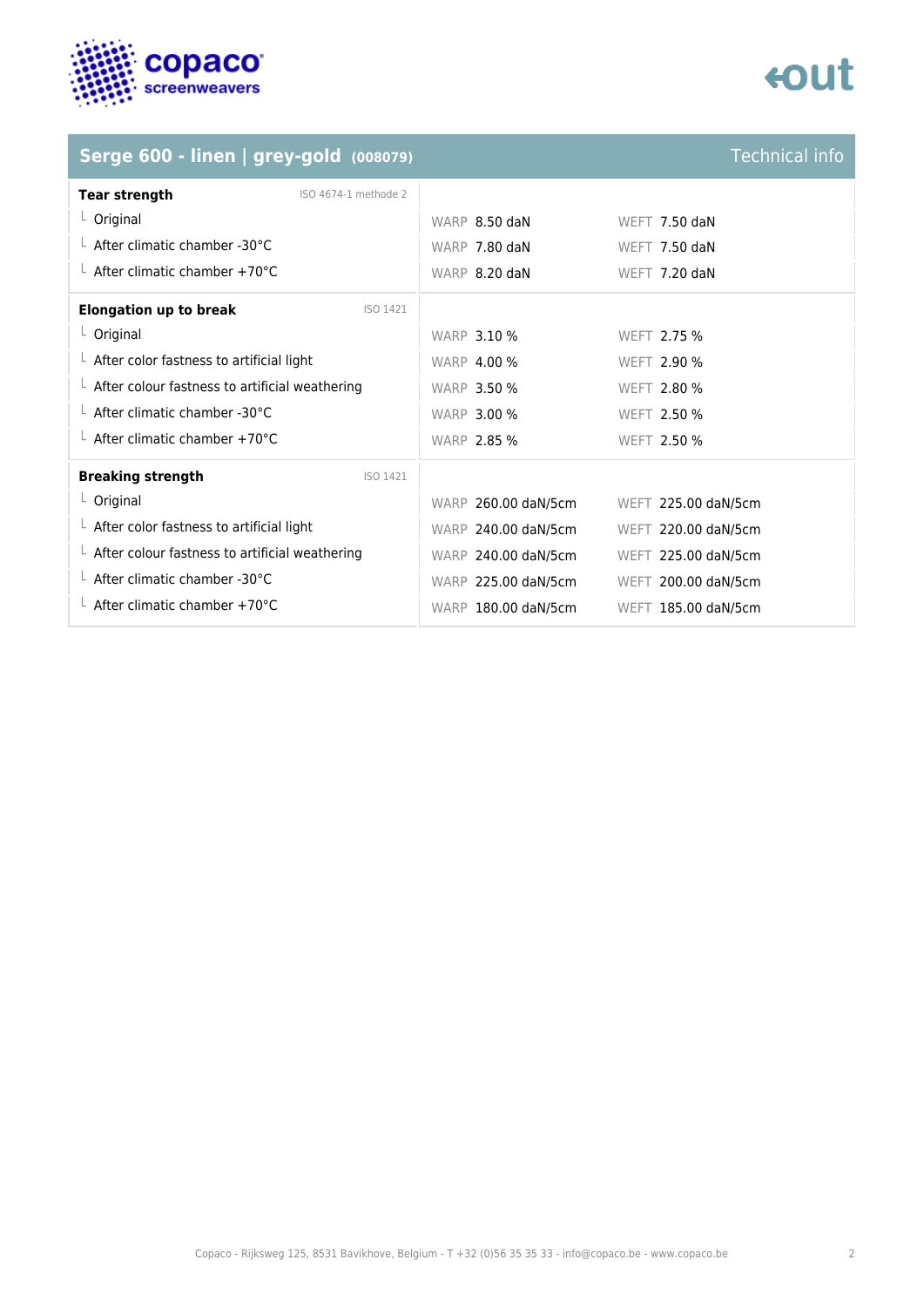



## **Front - Interior** Serge 600 - linen | grey-gold (008079)

| <b>Visual properties</b> |
|--------------------------|
|                          |

| Tv = Visual light transmittance | 9.10% |
|---------------------------------|-------|
| Tuv = UV transmittance          | 6.60% |

**As = Solar absorptance** 5.00%

**Rs = Solar reflectance** 38.80%

| Solar energetic properties |  |
|----------------------------|--|
| As = Solar absorptance     |  |
| $Rs = Solar$ reflectance   |  |
|                            |  |

| <b>Ts = Solar transmittance</b> |      | 11.20% |      |           |
|---------------------------------|------|--------|------|-----------|
|                                 |      |        |      |           |
| Fabric + glazing: G-factor      |      |        |      |           |
|                                 | G    | Te     | Qi   | <b>SC</b> |
| <b>Glazing A</b>                | 0.50 | 0.10   | 0.40 | 0.59      |
| <b>Glazing B</b>                | 0.50 | 0.08   | 0.42 | 0.66      |
| <b>Glazing C</b>                | 0.44 | 0.06   | 0.38 | 0.75      |

G = Total solar energy transmittance / Te = Direct solar transmittance / Qi = Secondary heat transfer factor / SC = Shading coefficient

**Glazing D** 0.27 0.04 0.24 0.86

| <b>Visual comfort</b>           |         |               |
|---------------------------------|---------|---------------|
| Normal solar transmittance      | Class 3 | Good effect   |
| <b>Glare control</b>            | Class 1 | Little effect |
| <b>Privacy night</b>            | Class 1 | Little effect |
| Visual contact with the outside | Class 3 | Good effect   |
| <b>Daylight utilisation</b>     | Class 1 | Little effect |

| Thermal comfort G-factor = Total solar energy transmittance |                  |                  |                  |
|-------------------------------------------------------------|------------------|------------------|------------------|
| <b>Glazing A</b>                                            | <b>Glazing B</b> | <b>Glazing C</b> | <b>Glazing D</b> |
| Class 1                                                     | Class 1          | Class 1          | Class 2          |

| Thermal comfort Qi-factor = Secondary heat transfer factor |                  |                  |                  |
|------------------------------------------------------------|------------------|------------------|------------------|
| <b>Glazing A</b>                                           | <b>Glazing B</b> | <b>Glazing C</b> | <b>Glazing D</b> |
| Class 0                                                    | Class 0          | Class 0          | Class 1          |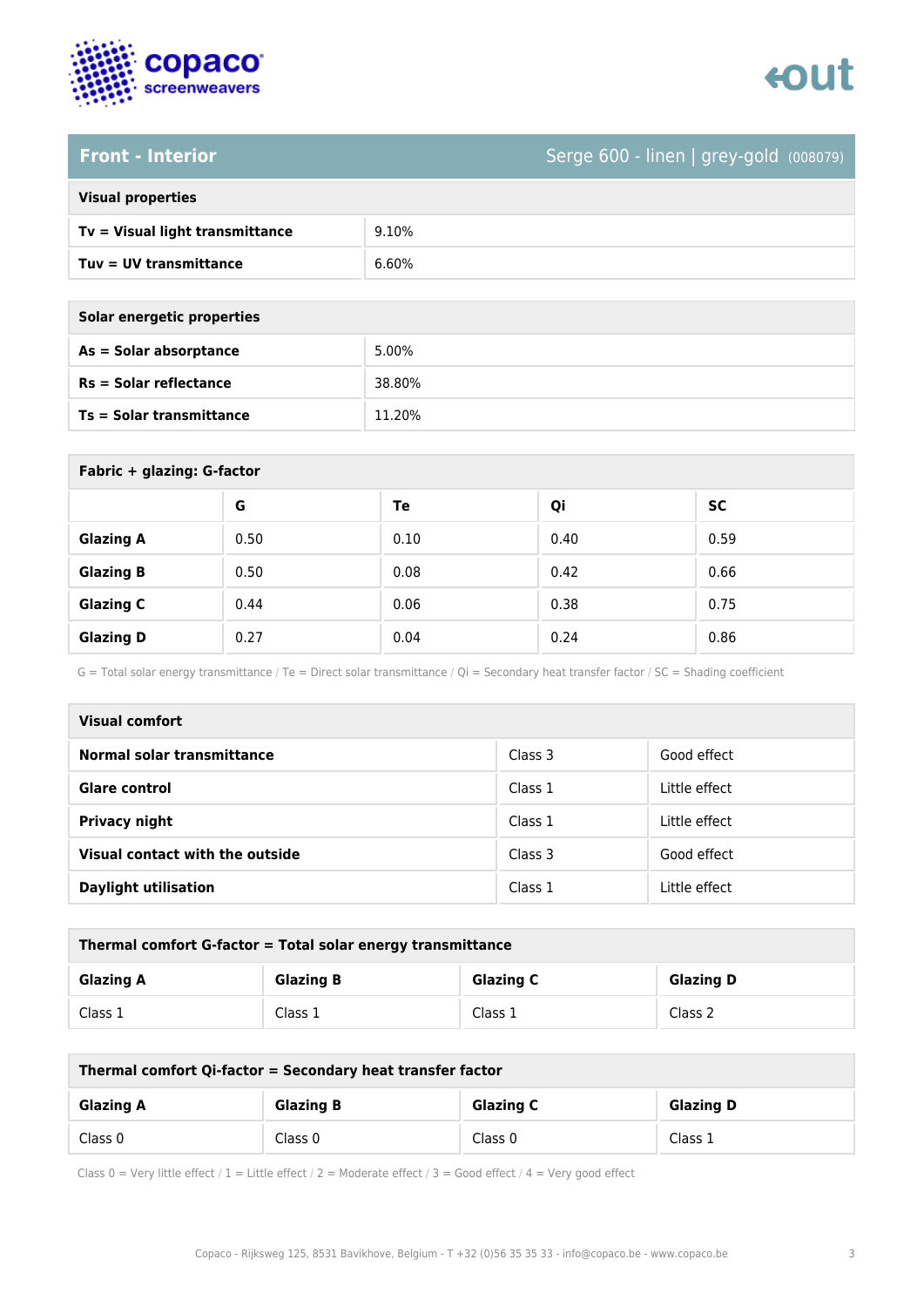



### **Back - Interior** Serge 600 - linen | grey-gold (008079)

| <b>Visual properties</b>        |      |
|---------------------------------|------|
| Ty - Vicual liebt transmittanse | 0.10 |

**Ts = Solar transmittance** 11.20%

| Tv = Visual light transmittance | 9.10% |
|---------------------------------|-------|
| $Tuv = UV$ transmittance        | 6.60% |

| Solar energetic properties |        |
|----------------------------|--------|
| $As = Solar absorption$    | 45.60% |
| $Rs = Solar$ reflectance   | 43.20% |

| Fabric + glazing: G-factor |      |      |      |           |
|----------------------------|------|------|------|-----------|
|                            | G    | Te   | Qi   | <b>SC</b> |
| <b>Glazing A</b>           | 0.48 | 0.10 | 0.38 | 0.56      |
| <b>Glazing B</b>           | 0.48 | 0.08 | 0.40 | 0.63      |
| <b>Glazing C</b>           | 0.43 | 0.06 | 0.37 | 0.73      |
| <b>Glazing D</b>           | 0.27 | 0.04 | 0.23 | 0.85      |

G = Total solar energy transmittance / Te = Direct solar transmittance / Qi = Secondary heat transfer factor / SC = Shading coefficient

| Visual comfort                  |         |               |
|---------------------------------|---------|---------------|
| Normal solar transmittance      | Class 3 | Good effect   |
| <b>Glare control</b>            | Class 1 | Little effect |
| <b>Privacy night</b>            | Class 1 | Little effect |
| Visual contact with the outside | Class 3 | Good effect   |
| <b>Daylight utilisation</b>     | Class 1 | Little effect |

| Thermal comfort G-factor = Total solar energy transmittance |                  |                  |                  |
|-------------------------------------------------------------|------------------|------------------|------------------|
| <b>Glazing A</b>                                            | <b>Glazing B</b> | <b>Glazing C</b> | <b>Glazing D</b> |
| Class 1                                                     | Class 1          | Class 1          | Class 2          |

| Thermal comfort Qi-factor = Secondary heat transfer factor |                  |                  |                  |
|------------------------------------------------------------|------------------|------------------|------------------|
| <b>Glazing A</b>                                           | <b>Glazing B</b> | <b>Glazing C</b> | <b>Glazing D</b> |
| Class 0                                                    | Class 0          | Class 0          | Class 1          |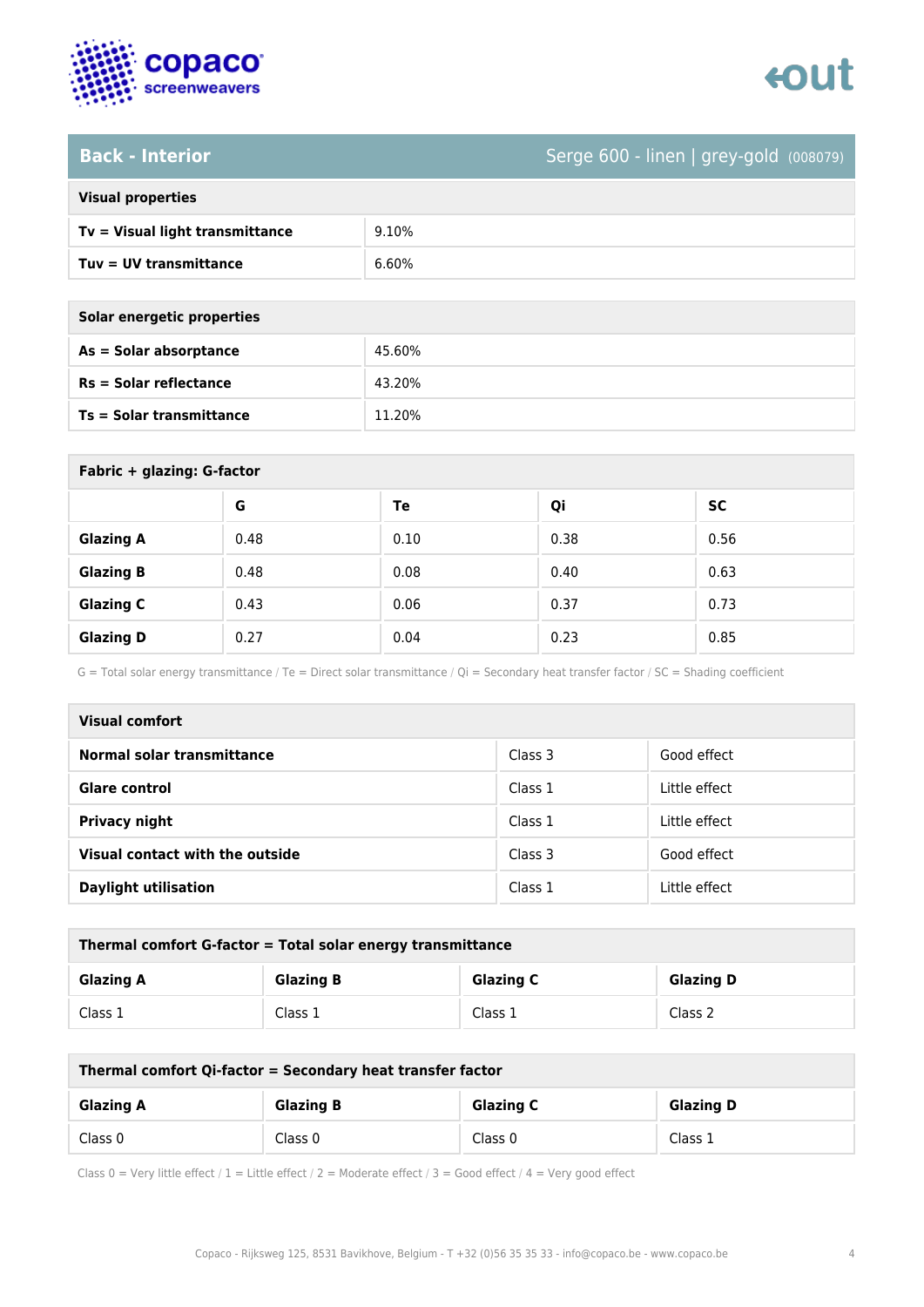

# tout

### **Front - Exterior** Serge 600 - linen | grey-gold (008079)

| <b>Visual properties</b>        |       |
|---------------------------------|-------|
| Tv = Visual light transmittance | 9.10% |
| Tuv = UV transmittance          | 6.60% |
|                                 |       |

| Solar energetic properties |        |
|----------------------------|--------|
| As = Solar absorptance     | 5.00%  |
| $Rs = Solar$ reflectance   | 38.80% |
| Ts = Solar transmittance   | 11.20% |

| Fabric + glazing: G-factor |      |      |      |      |
|----------------------------|------|------|------|------|
|                            | G    | Te   | Qi   | SC   |
| <b>Glazing A</b>           | 0.21 | 0.10 | 0.11 | 0.24 |
| <b>Glazing B</b>           | 0.17 | 0.08 | 0.09 | 0.22 |
| <b>Glazing C</b>           | 0.12 | 0.06 | 0.06 | 0.20 |
| <b>Glazing D</b>           | 0.09 | 0.03 | 0.06 | 0.28 |

G = Total solar energy transmittance / Te = Direct solar transmittance / Qi = Secondary heat transfer factor / SC = Shading coefficient

| Thermal comfort G-factor = Total solar energy transmittance |                  |                  |                  |
|-------------------------------------------------------------|------------------|------------------|------------------|
| <b>Glazing A</b>                                            | <b>Glazing B</b> | <b>Glazing C</b> | <b>Glazing D</b> |
| Class 2                                                     | Class 3          | Class 4          | Class 4          |

| Thermal comfort Qi-factor = Secondary heat transfer factor |                  |                  |                  |
|------------------------------------------------------------|------------------|------------------|------------------|
| <b>Glazing A</b>                                           | <b>Glazing B</b> | <b>Glazing C</b> | <b>Glazing D</b> |
| Class 3                                                    | Class 3          | Class 3          | Class 3          |